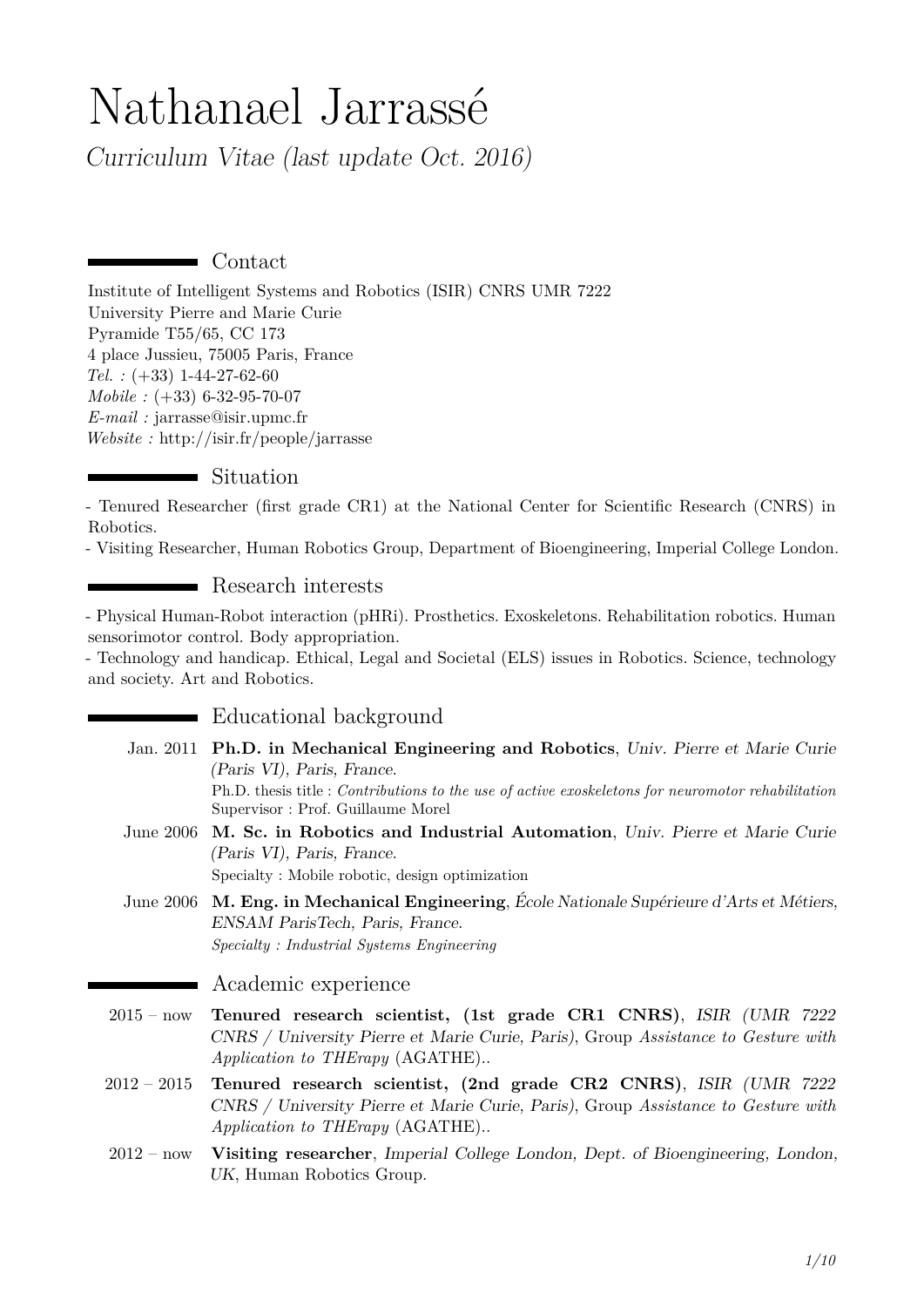- 2011 2012 **Post-doc fellow**, Department of Bioengieneering, Imperial College, London, UK, [Human Robotics Group.](http://www.imperial.ac.uk/human-robotics)
- 2006 2010 **Research Assistant**, ISIR (UMR 7222 CNRS / University Pierre et Marie Curie).

## Scientific collaborations

#### **In France :**

- ISIR CNRS / University Pierre et Marie Curie Paris 6, France, *(Agnès Roby-Brami (INSERM), Malika Auvray, Guillaume Morel, Raja Chatila)*.
- CETCOPRA, Centre d'Etudes des Techniques, des Connaissances et des Pratiques (interdisciplinary research center dedicated to socio-anthropological and philosophical research on contemporary and emerging technologies), Université Paris I, *(M. Maestrutti)*.
- Institut des Sciences du Mouvement UMR7287, Université Aix-Marseille, France *(J. de Graaf, C. Nicol)*.
- Centre d'appareillage prothétique Louis Pierquin (Dr. N. Martinet) de l'Institut Régional de Médecine Physique et de Réadaptation, Nancy, France *(J. Paysant, N. Martinet, A. Touillet)*.
- Institut de Recherche et Coordination Acoustique/Musique, équipe STMS (Sciences et technologies de la musique et du son) (F. Bevilacqua).
- Service de gynécologie du Pr. Jacky Nizard (APHP Pitié Salpétrière) et Service de guidance périnatale et parentale des personnes en situation de handicap (SAPPH) de E. Toueille.
- CEA-List (P. Garrec, C. Bidard, Y. Perrot).
- Service de Médecine Physique et de Réadaptation de l'Hopital Pitié-Salpetrière (Unité partenaire Er6).

#### **Abroad :**

- School of Electrical Engineering, University of Belgrade, Serbia, *(M. Popovic, M. Djuric-Jovicic, N. Djuric)*.
- Department of Bioengineering, Imperial College London,*(E. Burdet)*.
- Department of Mechanical Engineering (DEMec), Sao Carlos Federal University *(Leonardo Marquez Pedro)*.
- School of Mechanical and Aerospace Engineering, Nanyang Technological University, Singapour, *(D. Campolo)*.
- Christian Medical College/ Dept.of Bioengineering, Vellore, India, *(S. Balasubramanian)*.
- Robotics and Mechatronics Center, German Aerospace Center (DLR), *(A. Albu-Schaffer)*.

### **Publications**

#### **Journal articles**

- T. Proietti, V. Crocher, A. Roby-Brami, and N. Jarrassé. Upper-limb robotic exoskeletons for neurorehabilitation : A review on control strategies. *IEEE Reviews in Biomedical Engineering*, 9 :4–14, 2016
- N Jarrassé, C Nicol, A Touillet, F Richer, N Martinet, J Paysant, and J De Graaf. Classification of phantom finger, hand, wrist and elbow voluntary gestures in transhumeral amputees with semg. *IEEE Transactions on Neural Systems and Rehabilitation Engineering*, 2016. to appear
- J De Graaf, N Jarrassé, C Nicol, A Touillet, T Coyle, L Maynard, N Martinet, and J Paysant. Phantom hand and wrist movements in upper limb amputees are slow but naturally controlled movements. *Neuroscience*, 312 :48–57, 2016
- N. Jarrassé, M. Maestrutti, G. Morel, and A. Roby-Brami. Robotic prosthetics : beyond the technical performance. (a study of socio-anthropological and cultural phenomena influencing the appropriation of technical objects interacting with the body). *IEEE Technology and Society Magazine*, 34(3) :69–77, june 2015
- N. Jarrassé, T. Proietti, V. Crocher, J. Robertson, A. Sahbani, G. Morel, and A. Roby-Brami. Robotic exoskeletons : a perspective for the rehabilitation of arm coordination in stroke patients. *Frontiers in Human Neuroscience*, 8 :947 :1, december 2014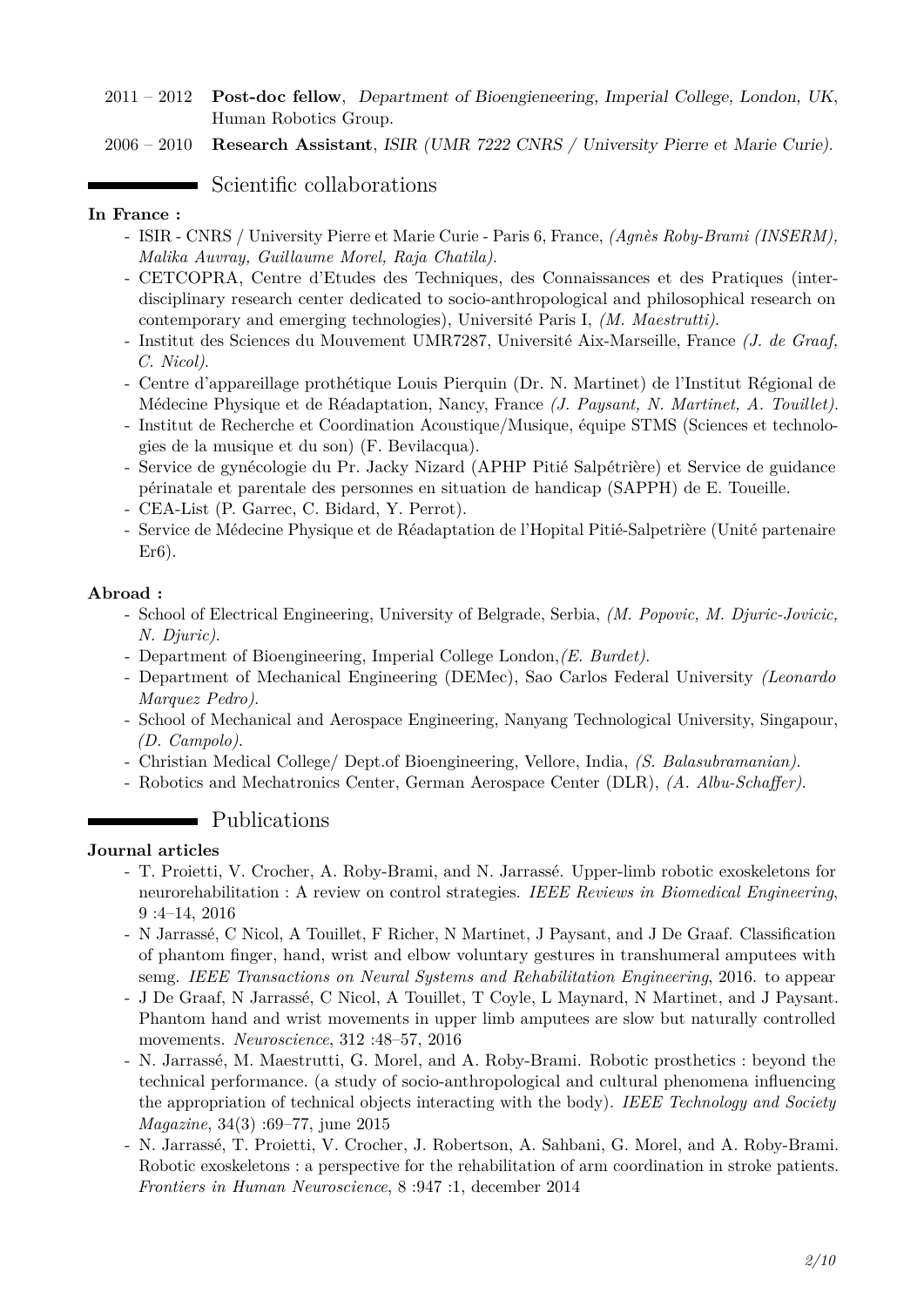- M Emaeili, N Jarrassé, W Dailey, E Burdet, and D Campolo. Ergonomic design of a wrist robot : the influence of hyperstaticity on reactionconnecting forces and motor strategies. *International Journal of Intelligent Computing and Cybernetics*, 7(3) :289–306, 2014
- N. Jarrassé, A.T. Ribeiro, A. Sahbani, W. Bachta, and A. Roby-Brami. Analysis of hand synergies in healthy subjects during bimanual manipulation of various objects. *Journal of NeuroEngineering and Rehabilitation*, 11 :113, 2014
- N. Jarrassé, V. Sanguinetti, and E. Burdet. Slaves no longer : review on role assignment for human-robot joint motor action. *Adaptive Behavior (SAGE)*, 2013
- N. Jarrassé and G. Morel. Connecting a human limb to an exoskeleton. *IEEE Transactions on Robotics*, 28(3) :697–710, 2012
- N Jarrassé, T. Charalambous, and Burdet E. A framework to describe, analyze and generate interactive motor behaviors. *PLoS ONE*, 7(11) :e49945, 11 2012
- N. Jarrassé, M. Tagliabue, J. Robertson, A. Maiza, V. Crocher, A. Roby-Brami, and G. Morel. A methodology to quantify alterations in human upper limb movement during co-manipulation with an exoskeleton. *IEEE in Transactions on Neural Systems and Rehabilitation Engineering*, 18(4) :389 – 397, juillet-aout 2010
- J. Robertson, A. Roby-Brami, N. Jarrassé, V. Pasqui, and G. Morel. La conception d'un robot de reeducation au membre superieur. *Kinesitherapie, la revue*, 9 :62–63, Jan-Feb 2009
- J. Robertson, N. Jarrassé, V. Pasqui, and A. Roby-Brami. De l'utilisation des robots pour la rééducation : intérêt et perspectives. *La Lettre de Médecine Physique et de Réadaptation*, 23 :139–147, mars 2007

#### **Peer-reviewed conferences articles**

- JB De Graaf, J Rossato, C Nicol, N Jarrassé, and A Touillet. Motor commands send to residual upper-arm muscles during phantom hand movements are send from the cortical hand area : an eeg study on cortico-muscular coherence. In *Annual World Congress of Neurotalk (NT)*, Barcelona, Spain, 2017. invited conference
- M. Merad, E. Masson Bachasson de Montalivet, A. Roby-Brami, and N. Jarrassé. Intuitive control of a prosthetic elbow. In *Proceedings of the International Conference on Neurorehabilitation (ICNR)*, page to appear, 2016
- M. Merad, A. Roby-Brami, and N. Jarrassé. Towards the implementation of natural prosthetic elbow motion using upper limb joint coordination. In *Proceedings of the 6th IEEE RAS/EMBS International Conference on Biomedical Robotics and Biomechatronics (BioRob)*, pages 829–834, 2016
- M. Merad, E. Masson Bachasson de Montalivet, A. Roby-Brami, and N. Jarrassé. Intuitive prosthetic control using upper limb inter-joint coordinations and imu-based shoulder angles measurement : a pilot study. In *Proceedings of the IEEE/RSJ International Conference on Intelligent Robots and Systems*, page to appear, 2016
- T. Proietti, A. Roby-Brami, and N. Jarrassé. Learning motor coordination under resistive viscous force fields at the joint level with an upper-limb robotic exoskeleton. In *Converging Clinical and Engineering Research on Neurorehabilitation II*, pages 1175–1179, 2016
- T. Proietti, N. Jarrassé, A. Roby-Brami, and G. Morel. Adaptive control of a robotic exoskeleton for neurorehabilitation. In *2015 7th International IEEE/EMBS Conference on Neural Engineering (NER)*, volume 1, pages 803–806. IEEE, 2015
- A. Hussain, W.D. Dailey, S. Balasubramanian, N. Jarrassé, S. Kamalesh Kumar, S. Devasahayam, and E. Burdet. Quantitative assessment of motor deficit with an intelligent key object : A pilot study. In *Proceedings of the EEE/RAS-EMBS International Conference on Rehabilitation Robotics (ICORR 2015*, pages xx–xx, 2015
- V Gourinat and N Jarrassé. La personne amputée dans les médias : quand l'ambiguité des images bouleverse la compréhension du handicap et des technologies de compensation/restauration. In *4ème Conférence annuelle ALTER (European Society for Disability Research)*, pages xx–xx, Paris, France, juillet 2015 2015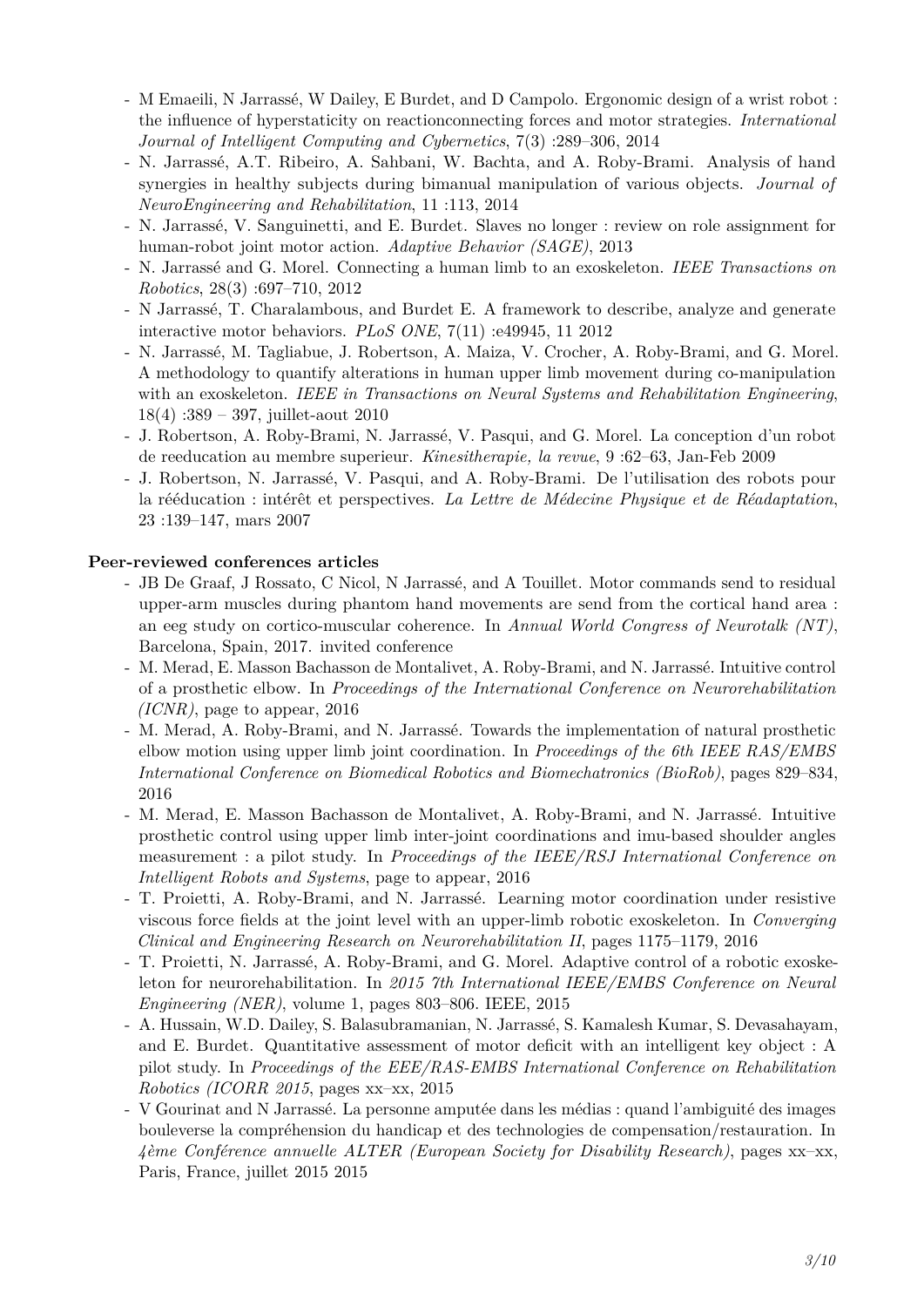- JB De Graaf, N Jarrassé, C Nicol, A Touillet, and J Paysant. Neuromuscular reorganisation after arm amputation revealed by stump emg evoked by different phantom movements. In *19th European Congress of Physical and Rehabilitation Medicine - SOFMER*, Marseille, mai 2014. invited conference
- A. Roby-Brami., A Van Zandt-Escobar, N. Jarrassé, J. Robertson, N. Schnell, N. Rasamimanana, E. Boyer, S. Hanneton, and F. Bevilacqua. Toward the use of augmented auditory feedback for the rehabilitation of arm movements in stroke patients. In *European Journal of physical and rehabilitation medicine. Vol 50, Supl 1-3,*, page 72. 19th Eur. congress of physical rehabilitation medicine., 2014
- N Jarrassé, S Martin, and A Roby-Brami. Instrumented objects for the study and quantitative evaluation of grasping and manipulation strategies. In *European Journal of physical and rehabilitation medicine. Vol 50, Supl 1-3, p 64.*, page 64. 19th European congress of physical rehabilitation medicine., 2014
- S Martin, N Jarrassé, S Balasubramanian, and A Roby-Brami. Effect of visual, tactile and proprioceptive sensory perturbations on grasp to lift tasks in healthy subjects. In *Neural Control of Movement NCM*, Amsterdam, 2014. Annual Meeting of the Society for the Neural Control of Movement
- M Esmaeili, N Jarrassé, W Dailey, E Burdet, and Campolo. Hyperstaticity for ergonomic design of a wrist exoskeleton. In *Proceedings of the 13th International Conference on Rehabilitation Robotics (ICORR)*, pages 1–6, 2013
- N Jarrassé, M Kuhne, N Roach, A Hussain, S Balasubramanian, E Burdet, and A Roby-Brami. Analysis of grasping strategies and function in hemiparetic patients using an instrumented object. In *Proceedings of the 13th International Conference on Rehabilitation Robotics (ICORR)*, pages 1–8, 2013
- A Roby-Brami, J Robertson, V Crocher, A Sahbani, N Jarrassé, and G Morel. Rééducation robotisée : bases conceptuelles et neurophysiologiques. In *Revue Neurologique Vol 169S*, pages A221–A223. Journées de Neurologie de langue française., 2013
- G. Ganesh, N. Jarrassé, S. Haddadin, A. Albu-Schaeffer, and E. Burdet. A versatile biomimetic controller for contact tooling and tactile exploration. In *Proceedings of the IEEE International Conference on Robotics and Automation (ICRA'12)*, pages 3329 – 3334, 2012
- N. Jarrassé, V. Crocher, and G. Morel. A method for measuring the upper limb motion and computing a compatible exoskeleton trajectory. In *Proceedings of the IEEE/RSJ International Conference on Intelligent Robots and Systems (IROS'12)*, pages 3461 – 346, 2012
- V. Crocher, N. Jarrassé, A. Sahbani, A. Roby-Brami, and G. Morel. Changing human upper-limb synergies with an exoskeleton using viscous fields. In *Proceedings of the IEEE International Conference on Robotics and Automation (ICRA'11)*, pages 4657–4663, Shanghai, China, 2011
- N. Jarrassé and G. Morel. Formal methodology for avoiding hyperstaticity when connecting an exoskeleton to a human member. In *Proceedings of the IEEE International Conference on Robotics and Automation (ICRA'10)*, pages 1188 – 1195, Anchorage, Alaska, 2010
- N. Jarrassé and G. Morel. On the kinematic design of exoskeletons and their fixations with a human member. In *Proceedings of Robotics : Science and Systems (RSS'10)*, pages 1–8, Zaragoza, Spain, June 2010
- N. Jarrassé and G. Morel. A methodology to design kinematics of fixations between an orthosis and a human member. In *IEEE/ASME International Conference on Advanced Intelligent Mechatronics*, pages 1958 – 1963, Singapore, Jul. 2009
- N. Jarrassé, J. Paik, V. Pasqui, and G. Morel. Experimental evaluation of several strategies for human motion based transparency control. In *Proceedings of the International Symposium on Experimental Robotics (ISER'09)*, pages 557–565, Athenes, Grece, 2009
- N. Jarrassé, J. Robertson, P. Garrec, J. Paik, V. Pasqui, Y. Perrot, A. Roby-Brami, D. Wang, and G. Morel. Design and acceptability assessment of a new reversible orthosis. In *Intelligent Robots and Systems, 2008. IROS 2008. IEEE/RSJ International Conference on*, pages 1933–1939, Nice, France, Sept. 2008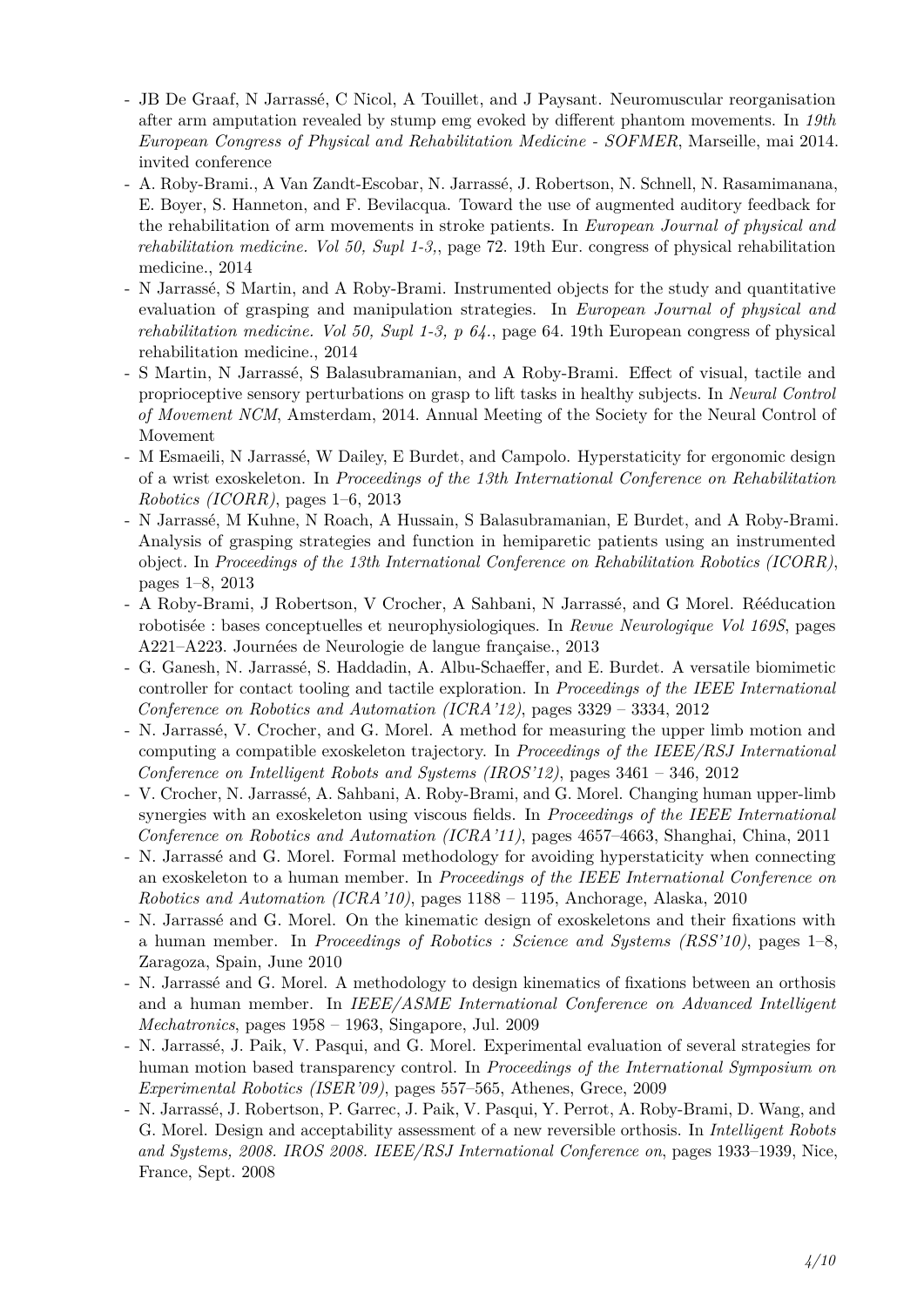- N. Jarrassé, J. Paik, V. Pasqui, and G. Morel. How can human motion prediction increase transparency ? In *Proceedings of the IEEE International Conference on Robotics and Automation (ICRA'08)*, pages 2134–2139, Pasadena, California, US, May 2008
- C. Grand, N. Jarrassé, and Ph. Bidaud. Innovative concept of unfoldable wheel with an active contact adaptation mechanism. In *Proceedings of the 12th IFToMM World Congress in Mechanism and Machine Science*, Besancon - France, June 2007
- C. Grand, N. Jarrassé, and Ph. Bidaud. Design of an innovative unfoldable wheel with contact surface adaptation mechanism for planetary rovers. In *Proceedings of ASTRA'06 : 9th ESA Workshop on Advanced Space Technologies for Robotics and Automation*, Noordwijk, The Netherlands, 2006

#### **Presentations and posters in conferences/workshops**

- N Jarrassé. Robotic exoskeletons for neurorehabilitation. In *France-Taiwan ICEIRA Workshop*, Inria Lyon, january 2016
- A Touillet, J De Graaf, C Nicol, N Jarrassé, and J Paysant. Activité emg au niveau du membre résiduel lors de mouvements du membre fantome chez des patients amputés de membre supérieur. In *19èmes Journées Francophones d'ElectroNeuroMyoGraphie*, page (poster), 2014
- J De Graaf, C Nicol, N Jarrassé, L Peultier, A Touillet, and J Paysant. Exploration of phantom limb mobility in arm amputees. In *Handicap 2014, IFRATH*, pages xx–xx, 2014
- A Touillet, JB De Graaf, C Nicol, N Jarrassé, S Loiret, N Martinet, and J Paysant. Douleur et membre fantome. In *21ème Forum Du Val, Douleur et Appareillage*, Paris, janvier 2014
- S Martin, N Jarrassé, and A Roby-Brami. Towards a quantitative assessment of alternative grasping strategies for manual dexterity. In *PACE Approach (perception action cognition environment) : New tools for an integrative and developmental approach to cerebral palsy and other neurodevelopmental disorders.*, Paris., 2013
- E. Burdet and N Jarrassé. From human to robot to humans. In *Workshop on Robotics for Neurology and Rehabilitation, IEEE/RSJ International Conference on Intelligent Robots and Systems (IROS'11)*, San Franscisco, USA., 2011
- Robertson J., N. Jarrassé, M. Tagliabue, Maiza A., V. Crocher, G. Morel, and A Roby-Brami. A methodology to quantify alterations in human upper-limb movement during co-manipulation with an exoskeleton. In *Proceedings of the 6th World Congress of Neurorehabilitation.*, Vienna, Austria., 2010
- N. Jarrassé. Exploitation d'un exosquelette en rééducation du membre supérieur : le problème de la transparence. In *Journée du Groupe de Recherche (GDR) Robotique, GT1 "Assistance à la personne"*, Paris, 2009
- G. Morel and N. Jarrassé. On the connection of exoskeleton with human limbs. In *Workshop on Interfacing the Human and the Robot (IHR), ICRA'09*, Japan, 2009
- G. Morel and N. Jarrassé. Interfacing a human member with a robotic exoskeleeton. In *10th Dutch-Belgian Haptics Meeting*, Bruxelles, 2009

#### **Book Chapter**

- A. Roby-Brami, S. Martin, and N. Jarrassé. La rééducation fonctionnelle, une question de techniques corporelles. In collection "Apprendre" Presses Universitaires de France, editor, *L'apprentissage des techniques corporelles*, pages 143–156. Marc durand, denis hauw, germain poizat edition, 2015
- J. Robertson, N. Jarrassé, and A. Roby-Brami. Rehabilitation robots : a compliment to virtual reality. volume 1, pages 77–93. Schedae, 2010

#### **Vulgarization articles**

- N Jarrassé. *Le mythe de l'humain augmenté*. Libération / Journal du CNRS, december 2014
- N Jarrassé, L Saint-Bauzel, A Roby-Brami, and G Morel. Les exosquelettes robotisés : réalités et perspectives. *Académie de Chirurgie Magazine*, 13 :6–9, mars 2014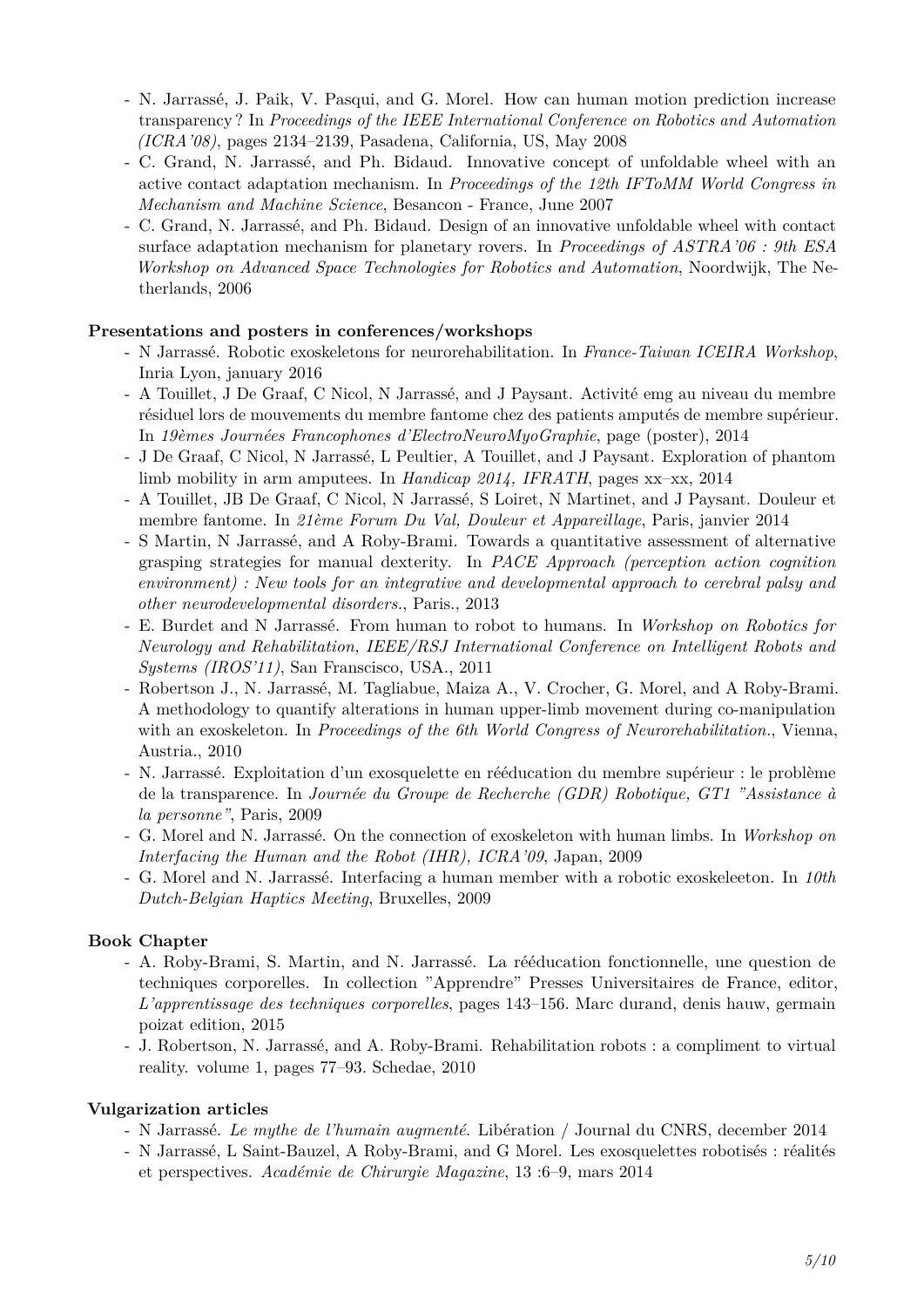- J. Robertson, A. Roby-Brami, N. Jarrassé, V. Pasqui, and G. Morel. La conception d'un robot de réducation au membre supérieur. *Kinésithérapie La Revue*, 85 :62–63, 2009

### **I** Invited talks

- N Jarrassé. Le transhumanisme est il l'avenir de l'homme ? In *Patronage laïque Jules Vallès*, Paris, November 2016. invited conference
- N Jarrassé. Control approaches for upper-limb prosthetics. In *SMART School on Computational Social and Behavioral Sciences*, Paris, september 2016. invited conference
- N Jarrassé. Homme réparé, homme augmenté ? In *Ecole de Berder*, Paris, juin 2016. invited conference
- N Jarrassé. Robotique et réparation du corps : état des lieux. In *Université de la e-santé*, Castres, juillet 2016. invited conference
- N Jarrassé. Corps liminaires, identités hybrides. In *Colloque international Corps beaux, meurtris et subversitfs*, Strasbourg, France, 2016. invited conference
- N Jarrassé. Homme réparé, homme augmenté ? In *CNAM Centre CSTI cycle de conférences "Nanotechnologies, biotechnologies, intelligence artificielle, sciences cognitives : L'Homme en question"*, CNAM Orleans, mars 2016. invited conference
- N Jarrassé. Sommes nous à la veille d'une victoire sur le handicap ? In *Journée MGEN éthique, société, solidarité. Transhumanisme, Homme augmenté. Quelles limites, thérapeutiques, techniques, éthiques ?*, MGEN, Paris, 2016. invited conference
- N Jarrassé. Robotic exoskeletons for neurorehabilitation. In *European Computational Motor Control Summer School*, Montpellier, France, 2015. invited conference
- N Jarrassé. Homme réparé, homme augmenté ? In *Académie des Technologies*, Paris, France, november 2015. invited conference
- N Jarrassé. Interagir avec un exosquelette. In *Commission paritaire pour l'eemploi et la formation professionnelle de l'hospitalisation privée (CNPE)*, Lorient, France, octobre 2015. invited conference
- N Jarrassé. Prothèses robotiques : un nouveau dualisme ? In *Colloque international L'humain et ses prothèses*, Université Paris Diderot, december 2015. invited conference
- N Jarrassé. Membre supérieur et robotique. In *Séminaire Recherche, Université Catholique de Louvain*, Louvain, Belgique, 2014. invited conference
- JB De Graaf, A Touillet, C Nicol, N Jarrassé, and J Paysant. Phantom movements in the brain. an eeg study in arm amputees. In *ANT Burgundy Neuromeeting,*, Beaune, janvier 2014. invited conference
- JB De Graaf, A Touillet, N Jarrassé, and C Nicol. Activités musculaires au niveau du moignon associées aux mouvements fantomes chez l'amputé du bras. In *Entretiens de médecine physique et réadaptation : Actualités sur les amputés et les prothèses du membre supérieur.*, Montpellier, Mars 2014. invited conference
- JB De Graaf, C Nicol, N Jarrassé, A Touillet, and J Paysant. Cortical control of phantom movements. In *SFPS 5th International Congress of Sport Psychology,*, Nice, mai 2014. invited conference
- N. Jarrassé. Technosciences, robotique et temps. In *Semaines Sociales de France 2014. L'homme et les technosciences, le défi.*, Université Catholique de Lille, novembre 2014. invited conference
- N. Jarrassé. Corps et technique : la prothèse robotique. In *Journées Nationales de la Recherche en Robotique (JNRR)*, Annecy, octobre 2013. invited conference
- N Jarrassé. Interagir avec un exosquelette. In *2ème Colloque du CENRob (Centre d'Expertise Nationaux sur les aides techniques)*, Université Evry - Val D'Essonne, 5 avril 2013 2013. invited conference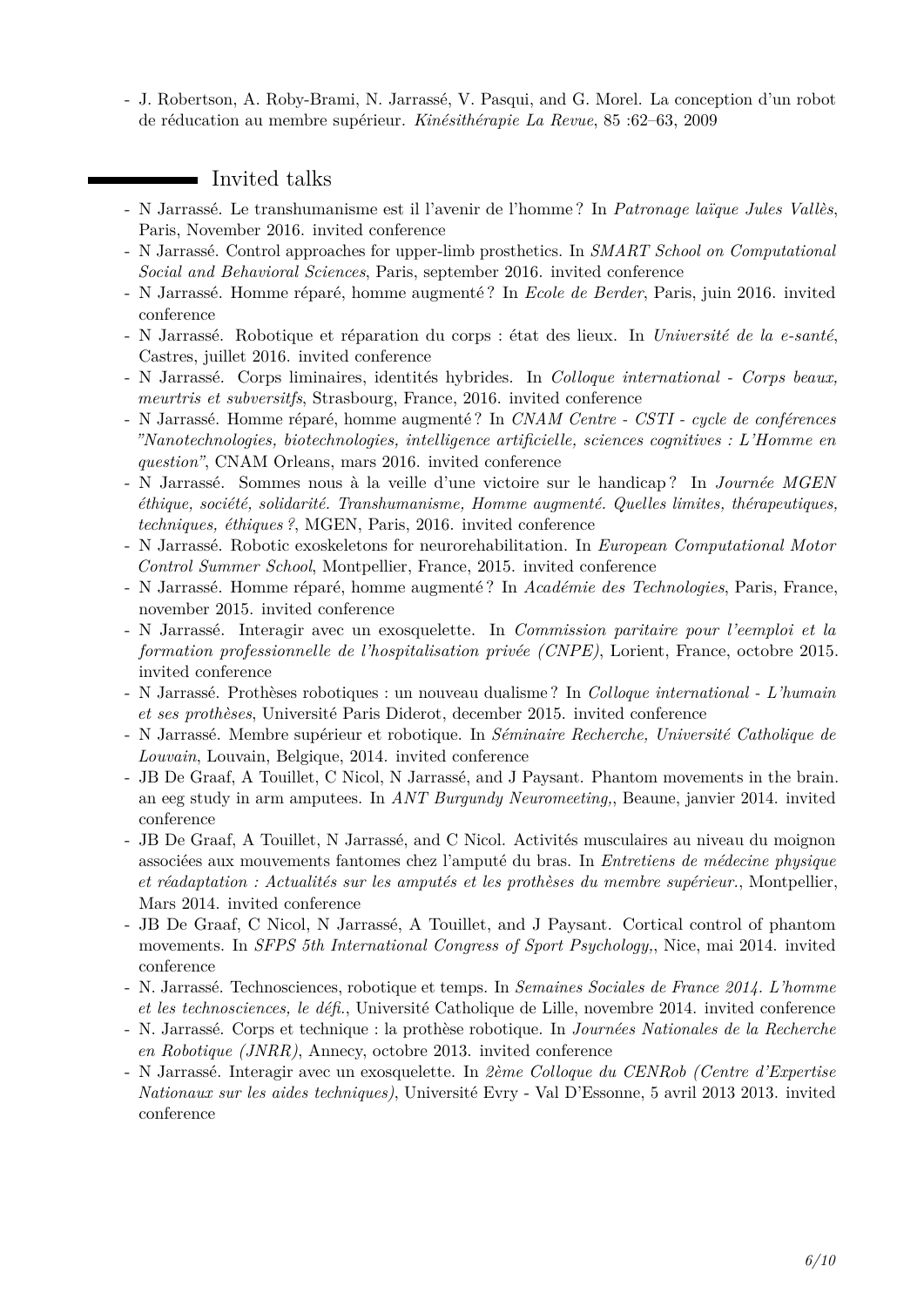#### Students and engineers supervision

#### **PhD students :**

(2014 – now) **Manelle Merad**, co-supervised with A. Roby-Brami (INSERM, ISIR UPMC). (2013 – now) **Tommaso Proietti**, co-supervised with A. Roby-Brami (INSERM, ISIR UPMC).

#### **Engineers :**

(2015 – now) **Etienne de Montalivet**.

#### **Current and Past undergraduate students :**

- 2015 **C. Morel**, Polytech'Paris UPMC.
- 2015 **G. Faedda**, Master Bioengineering, University of Genoa, Italy, Co-supervised with A. Roby-Brami.
- 2016 **A. Gouzien**, Master 2 Recherche en Sciences cognitive (Cogmaster), ENS-UPMC, Participation to the supervision with A. Roby-Brami and F. De Vignemont.
- 2015 **A. Damour**, Master 2 d'Ingénierie et Ergonomie du Mouvement Humain, Université Aix-Marseille.
- 2015 **L. Sanchez**, Master 2 Sciences et Technologies mention Santé, Université Pierre et Marie Curie, co-supervised with A. Roby-Brami.
- 2014 **W. Tounsi**, Master 2 Systèmes Avancés et Robotique, Université Pierre et Marie Curie.
- 2014 **L. Gomez**, Master 1 Biomedical Engineering Univ. Paris Descartes.
- 2013 **S. Martin**, Master 2 Recherche en Sciences cognitive (Cogmaster), ENS-UPMC, Participation to the supervision with A. Roby-Brami.
- 2013 **A. Von Mach**, Master Microtechnique of the Ecole Polytechnique Federale de Lausanne (EPFL).
- 2013 **A. T. Ribeiro**, Master ENSTA robotique et systèmes avancés, Co-supervised with A. Roby-Brami, A. Sahbani and W. Bachta.
- 2013 **M. Imperiale**, M1 Informatique Industrielle, Image, Signal et Robotique.
- 2013 **C. Trembleau**, stage L2 ESIGELEC Rouen.
- 2012 **M. Kuhne**, Master ENSTA Robotique et Systèmes Avancés, in partnership with the Imperial College London.
	- PhD thesis evaluation
- 2014 **Daniel Galinski**, Université Catholique de Louvain (Belgique), Thesis title : "Conception et optimisation d'un robot de rééducation neuromotrice du membre supérieur avec compensation active de la gravité".
- 2016 **Akram Riani**, Université de Versailles Saint Quentin en Yvelines, Thesis title : "Conception et contrôle/commande d'un exosquelette", Midterm evaluation.

#### Teaching Experience

Ξ

- 2016– **Speaker**, Ecole du Val de Grâce, DU d'Appareillage de Paris, Introduction to robotic technology for prosthetics (1h).
- 2013–2016 **Temporary Lecturer**, École Polytechnique Universitaire, Université Pierre et Marie Curie, Paris, France, "Robotic" specialization (40h) : mechatronics project courses (Mechatronics design and control for industrial customers).
- 2009–2010 **Teaching Assistant**, École Polytechnique Universitaire, Université Pierre et Marie Curie, Paris, France, "Robotic" specialization (118h) and "Mechanical engineering" and "Earth Sciences" specializations (74h) : Robotics, mechanical engineering.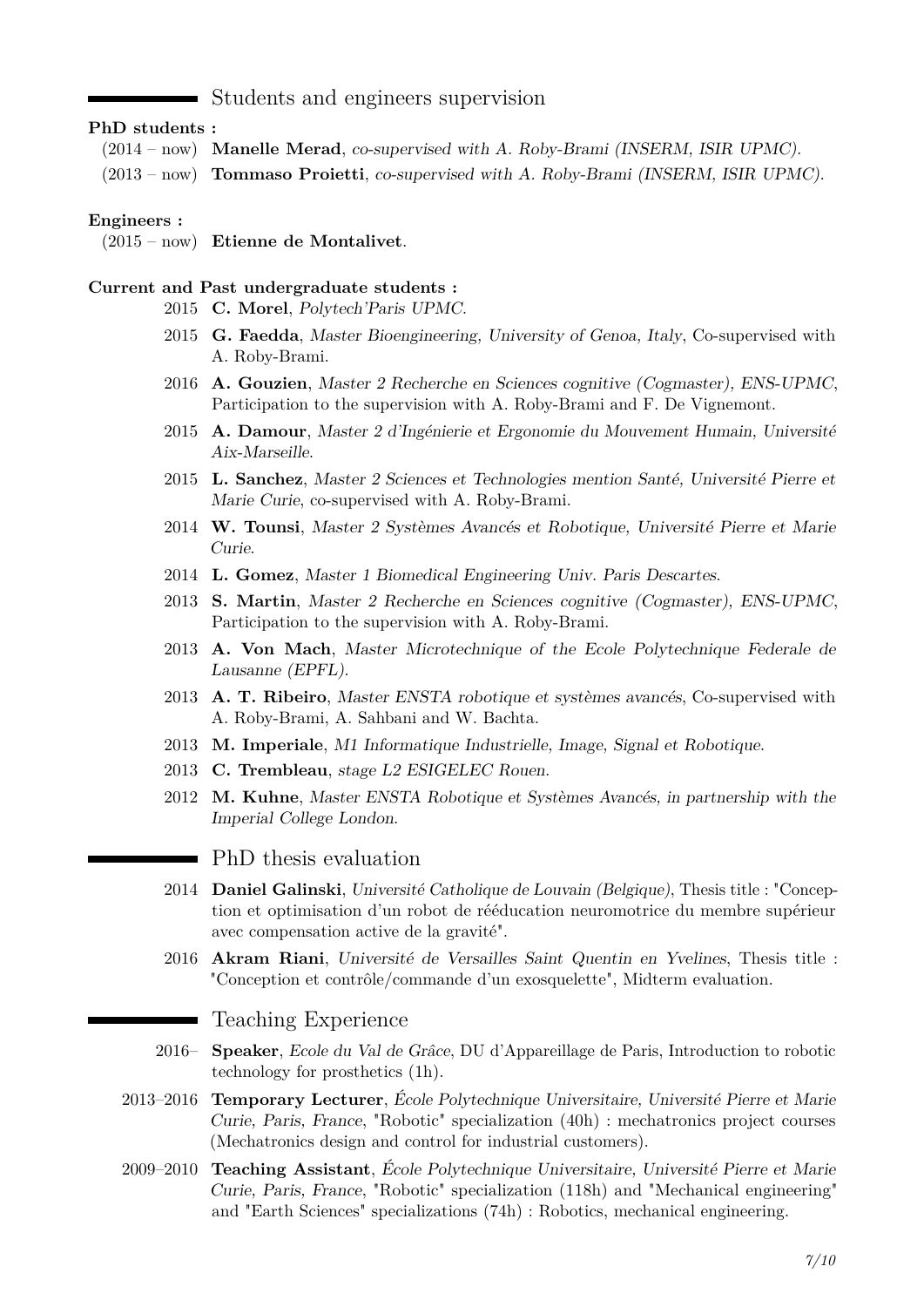- 2006–2009 **Sessional lecturer**, École Polytechnique Universitaire, Université Pierre et Marie Curie, Paris, France, "Robotic" specialization (148h) : Robotic project, robotic modeling, signals and linear systems.
	- Other academic professional activities
- Co-animator with Pierre-Brice Wieber (Inria) of the session *"Robotics and Society"* of the french National Days of Research in Robotics (JNRR).
- Member of the scientific council of the ISIR laboratory.
- Member of the electoral comission of the ISIR laboratory.

## Editorial activity

- Reviewer for the journals *J.Translational Engineering in Health and Medicine*, *IEEE Transaction on Robotics*, *Journal of NeuroEngineering and Rehabilitation*, *IEEE Transaction on Haptics*.
- Reviewer for the conferences *IEEE International Conference on Robotics and Automation* (ICRA) and *IEEE/RSJ International Conference on Intelligent Robots and Systems* (IROS).

#### Scientific events organization

- 2014, 2015, **European Computational Motor Control Summer School**, Montpellier, 2016 France, Organization and supervision of workshops (20h) for 30 students on motor control illustrating lectures given during the summerschool by known speakers (E. Burdet, S. Schaal, K. Doya, F. Mussa-Ivaldi, etc.)..
- June 2015 **"Prothetics Day"**, UPMC, Paris, France, funded by the GT1 "Robotique et Santé" of the GDR-Robotique et GDR STIC-Santé, Organization of this one day workshop (6 speakers, 40 participants).
- January 2014 **Winter School on Computational Methods for Neurorehabilitation**, Obertauern, Austria, member of the organization tema, organizer and supervisor of hands-on for students.
- October 2012 **National Science Days**, ISIR , UPMC, Paris, France, Co-organizer (with K. Bailly et M.D. Hua) : visits of the laboratory, practical workshops for childrens, movie presentation, platform demonstration.
	- November **Workshop "Intégration Corporelle de la Technique"**, UPMC, Paris, France, 2012 Co-organizer with M. Maestrutti and A. Roby-Brami of a 2 days multidisciplinary workshop (13 speakers, 50 participants from different fields : medicine, sociology, anthropology, physiology, robotics, neurosciencees, etc.
		- Vulgarization, wide-audience presentations and media coverage
	- LCP TV channel, Participation to TV show Etat de Santé on "L'homme augmenté", Oct. 2016.
	- BFM Business TV channel, Participation to TV show "Votre santé m'intéresse", topic "Comment assister l'humain avec des dispositifs robotiques ?", July 2016.
	- LCP TV channel, Participation to TV show "Flash Talk" on LCP channel "Voulez vous être superman ?", april 2016.
	- TV show "Comment assister les mouvements humains avec des dispositifs robotiques ?", July 2016. "Votre santé m'intéresse", BFM Business.
	- Interview newspaper Lacroix on the cerebral bypass in paraplegic patients, April 2016.
	- Interview by students from the CELSA for a report on "Transhumanisme : L'immortalité, utopie ou réalité ?", March 2016.
	- Participation Event on Robotics (Kimeo Smart village) at the Cité des Sciences et Industrie, April 2016.
	- Interview by website Konbini on prosthetics, article "L'humain augmenté : allons nous devenir des surhommes ?", march 2016.
	- Participation tournage reportage sur la robotique pour France Télévision, février 2016.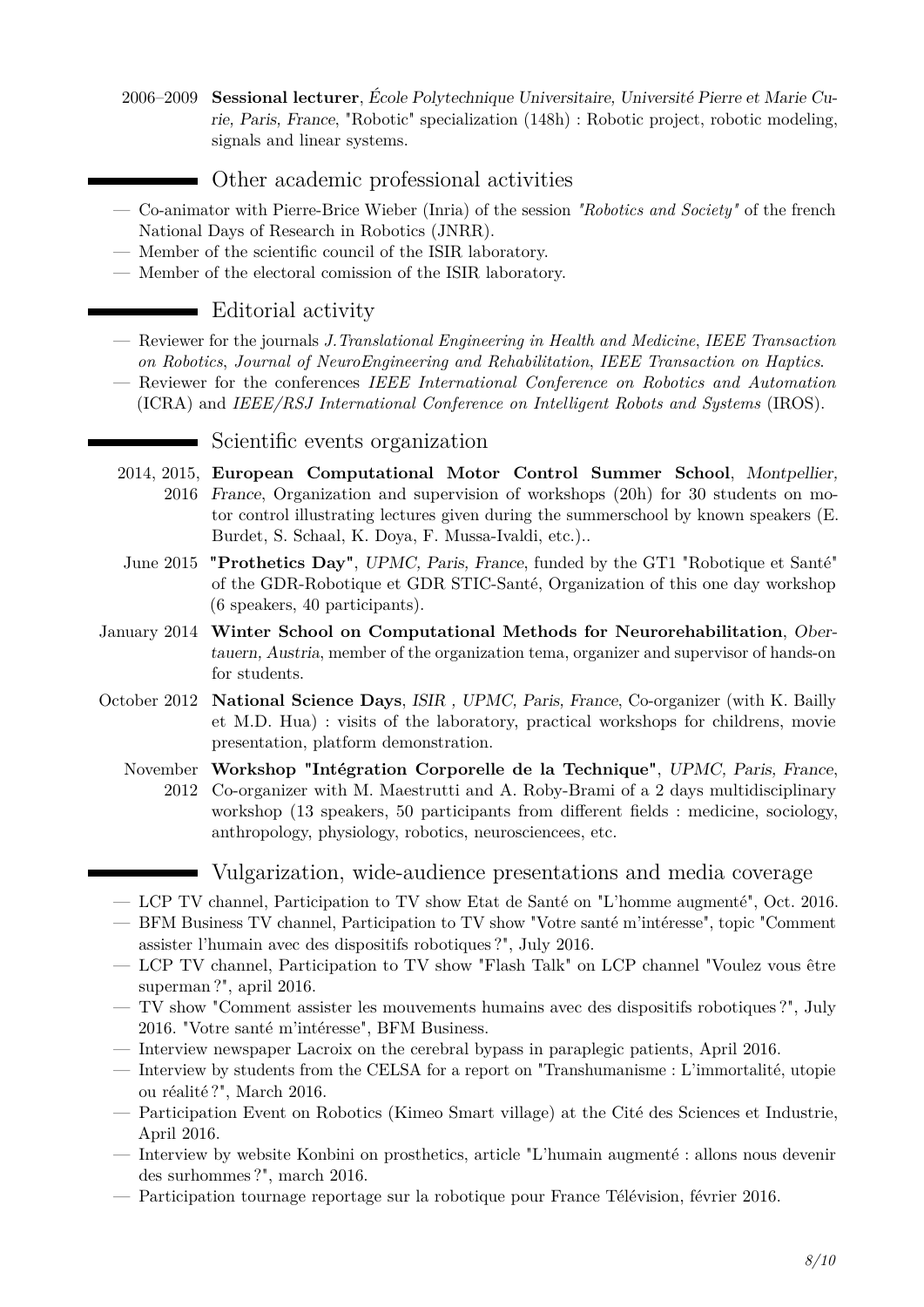- Intervention EU Robotics Week, Conférence : Les robots au quotidien. (27 Nov. 2015), Univ. Pierre et Marie Curie, Paris.
- Participation to the National Science Fair (Fête de la science) with a workshop on prosthetics, Oct. 2015.
- Interview "Prothèses robotisées : quelle réalité pour le patient ?", pour l'association « Human Body In motion », O. Van Hove, Clinique Universitaire de Bruxelles, octobre 2015.
- Interview sur la technologie robotique de rééducation, R. Baldos, journal Sciences Ouest, octobre 2015.
- Participation to the Pariscience 2015 Festival. Debates with the audience after the presentation of the movie "Ma nouvelle main bionique" de F. Barès, vendredi 2 octobre 2015, Museum d'Histoire Naturelle, Paris.
- Le Telegramme, article "Exosquelette : entre mythe et réalité", 14 octobre 2015.
- Radio RCF, Interview sur le thème des exosquelettes pour la rééducation, 14 octobre 2015.
- Journal Le Temps (suisse), Interview par F. Goubet sur le thème des prothèses. Article paru dans le journal Le Temps, édition du 22 janvier 2015.
- Magazine « Etre handicap information », interview par Laetitia Delhon, mars 2015.
- Magazine Prevention BTP, interview par C. Barruyer sur l'utilisation des exosquelettes dans l'industrie. (numéro 183 ; février 2015)
- Journal du CNRS / journal Libération : rédaction d'un article sur l'impact des représentations collectives sur l'appropriation des prothèses robotiques. Libération du 5 décembre 2014. Journal du CNRS n279.
- Participation aux Semaines Sociales de France 2014 (21-23 Novembre 2014) à l'Université Catholique de Lille sur le thème "L'HOMME ET LES TECHNOSCIENCES : LE DEFI". Participation aux "Conversations avec" dans le cadre du "Festival du rapport au temps" du dimanche 23 novembre 2014.
- Participation à l'émission "Autour de la question" sur RFI, le 11 novembre 2014 sur la thématique "Quel défi pour l'humain avec les technosciences ?", table ronde avec T. Gaudin prospectiviste.
- Média Thinkovery, interview sur les exosquelettes, novembre 2014.
- Science et Avenir, "La science à l'assaut de la paralysie", interview sur les prothèses de membre supérieur, juin 2014.
- Europe 1, interview pour l'ouverture de la coupe du monde par un paraplégique en exosquelette, juin 2014.
- Science et Vie Junior, interview pour article sur le Cybathlon, avril 2014.
- Journal du Net, "Les dessous technologiques des exosquelettes", interview, avril 2014.
- AFP Médecine, interview pour article sur jeux paralympiques de Sotchi, mars 2014.
- Entretiens avec étudiants dans le cadre d'un TPE sur "prothèses, augmentation et ethique", lycée Gérard de Nerval de Luzarches, février 2014.
- Magazine La Recherche, "Des sensations retrouvées grâce à une main bionique" interview, février 2014.
- Journal le Parisien Magazine : interview pour un article sur les exosquelettes, janvier 2014.
- Participation à la réalisation d'un épisode sur les exosquelettes pour la collection de films "La Boite Noire" pour la Cité des Sciences, janvier 2014.
- Interview sur le métier de chercheur par des étudiants de L1, UPMC.
- Participation à une séance de photo de dispositifs robotique pour agence, novembre 2013.
- Intervention et démonstration de robots pour un groupe d'étudiants (Lycée Fenelon sainte Marie), octobre 2013.
- Magazine Libération, supplément Eco Futur : Interview pour l'article "L'homme en chair et en bionique", novembre 2013.
- Magazine 01.net, "Lève toi et marche, le miracle de prothèses bioniques", interview, mars 2013.
- <span id="page-8-0"></span>— Journal Télévisé de M6, interview sur la rééducation neuromotrice avec exosquelettes, avril 2012.